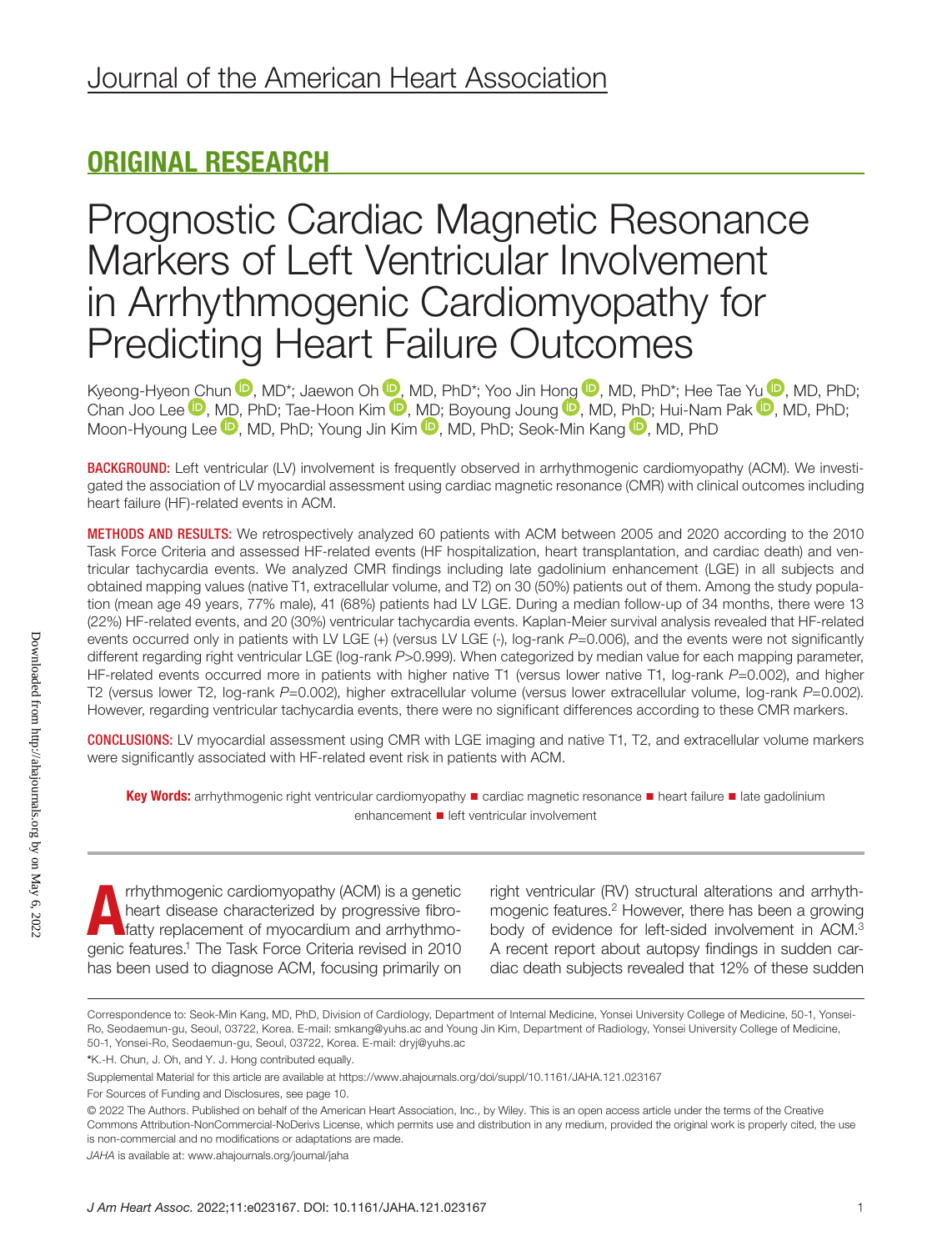### CLINICAL PERSPECTIVE

### What Is New?

- Left ventricular (LV) involvement is frequently seen in patients with arrhythmogenic cardiomyopathy (ACM) when analyzing cardiac magnetic resonance (CMR) images.
- The patients with ACM who experienced heart failure (HF)-related events (eg, HF hospitalization, heart transplantation, and cardiac death due to HF) tended to have more abnormalities in the LV on CMR images.
- The CMR features were the presence of late gadolinium enhancement, higher values of tissue mapping parameters such as native T1, extracellular volume) fraction, and T2; these parameters were analyzed in LV myocardium, and they were significantly correlated with more HF events in patients with ACM.

### What Are the Clinical Implications?

- Advanced fibro-fatty replacement of LV myocardium accounts for more late gadolinium enhancement on CMR in ACM, but it was not associated with ventricular arrhythmia outcomes.
- Unlike ventricular arrhythmia events, the HF-related events occurred more in patients with ACM with LV late gadolinium enhancement and higher native T1, extracellular volume, and T2 values.
- CMR features including late gadolinium enhancement and mapping parameters for LV myocardium can be used in prediction for HF events in patients with ACM.

### Nonstandard Abbreviations and Acronyms

| ACM |  | arrhythmogenic cardiomyopathy |
|-----|--|-------------------------------|
|-----|--|-------------------------------|

- **ECV** extracellular volume
- ICD implantable cardioverter-defibrillator
- LGE late gadolinium enhancement

cardiac death cases were diagnosed with ACM, 87% of them had histopathologic left ventricular (LV) involvement, and 17% were isolated LV disease.<sup>4</sup> Thus, the recent international expert report emphasized that the current classification of ACM includes the "biventricular disease phenotype" and the "left-dominant phenotype,"5 and they proposed "Padua criteria" to upgrade the criteria for the entire spectrum of ACM.<sup>6</sup> In this context, there have been several reports which investigated the cardiovascular magnetic resonance (CMR) imaging features of the LV phenotype in ACM and the association with clinical outcomes.<sup>7-9</sup> However, most of these

reports focused on arrhythmia-related outcomes and did not pay attention to heart failure (HF) outcomes. Recently, Zghaib et al showed that LV abnormalities on CMR were not associated with arrhythmic outcomes in patients with ACM.10 Although LV involvement is known to be a poor prognostic factor in ACM,<sup>11,12</sup> there have been little data about HF outcomes assessed by CMR in these subjects. Moreover, there are limited data on the assessment of ACM using T1 and T2 mapping techniques, which are used widely for myocardial characterization in various cardiomyopathies. The present study aimed to assess LV involvement using CMR including mapping techniques and its clinical impact on adverse cardiovascular outcomes, especially on HF-related outcomes in patients presenting with ACM.

### **METHODS**

The data that support the findings of this study are available from the corresponding author upon reasonable request.

### Study Population and Clinical Diagnosis

We retrospectively investigated the patients with clinically diagnosed ACM who underwent CMR between March 2005 and June 2020 at a single tertiary university hospital. The ACM diagnosis was established as definite, borderline, or possible diagnosis according to the 2010 modified Task Force Criteria which were based on both imaging and non-imaging criteria.<sup>2</sup> In addition, we classified them in type "dominant-right/biventricular/ or dominant-left" according to the "Padua criteria" as previously reported.<sup>6</sup> The clinical data including patient information and outcomes were collected by electronic medical record. Even though the clinical characteristics met the Task Force Criteria for ACM, the subject was excluded when the CMR findings strongly suggested other pathology (eg, cardiac sarcoidosis). Finally, 60 patients with ACM were analyzed. Coronary angiography or coronary CT angiography was performed in 53 (88%) subjects and treadmill test was done in 5 (8%) subjects for evaluation of ischemic heart disease. All data were analyzed by 2 independent expert cardiologists (K.H.C., J.O.). The present study (CArdiovascular Mri Union in Severance, CAMUS-001) was approved by the Institutional Review Board of the Yonsei University Health System (4-2019- 0764). Given the retrospective nature of this study, written informed consent was waived per recommendation of our institution's institutional review board for this study.

### Electrocardiographic and Transthoracic Echocardiographic Data

All subjects underwent an ECG and we analyzed the baseline echocardiography to investigate the features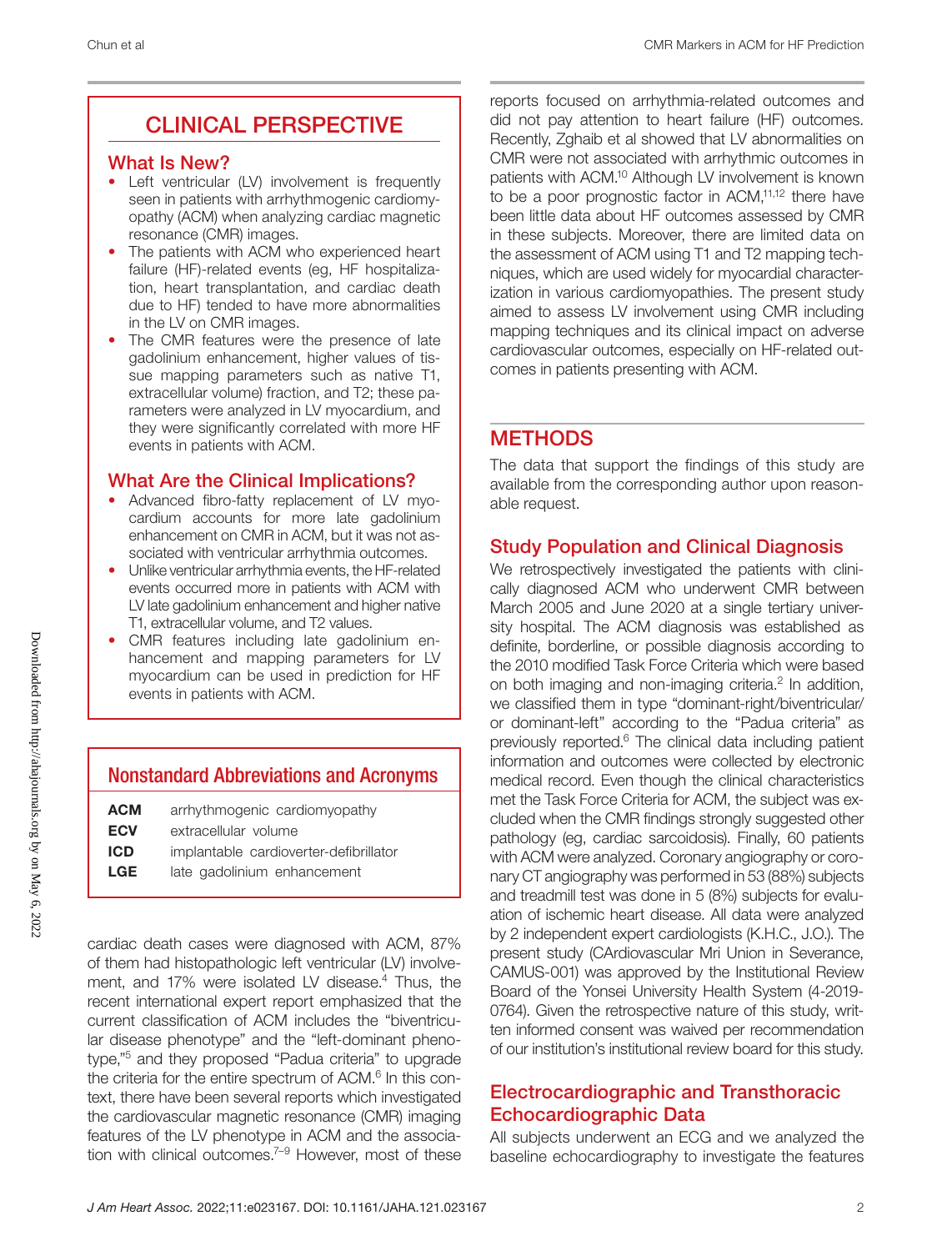suggestive of classic ACM and distinctive features LV involvement, as previously described.2,12–14 In addition to the analysis of conventional ECG parameters, the following ECG features were investigated: separated duration of the QRS complex in right precordial leads  $(V_{1-3})$  and left precordial leads  $(V_{4-6})$ ; T-wave inversion in right precordial leads ( $V_{1-3}$ ), left precordial leads ( $V_{4-6}$ ); epsilon waves in right precordial leads  $(V_{1,3})$ , defined as reproducible low amplitude signals between the end of the QRS complex and the onset of the T wave; terminal activation duration (TAD) of QRS ≥55 ms measured from the nadir of the S wave to the end of the QRS, including R', in  $V_{1}$ ,  $V_{2}$ , or  $V_{3}$ , in the absence of complete right bundle-branch block (RBBB); and RBBB. All these parameters were analyzed by the two expert cardiologists and were investigated for clinical diagnosis of ACM and study analysis.

All subjects underwent transthoracic echocardiography (Vivid 7, GE Medical Systems, Milwaukee, WI, USA). Regional wall motion abnormalities of the RV (akinesia, dyskinesia, or aneurysm) were documented, and chamber sizes, ejection fraction of LV, fractional area change of RV, and E velocity over mitral tissue Doppler velocity (e') ratio (E/e') were measured.

#### CMR Protocol and Image Analysis

CMR was performed using a 3-T MR scanner (Magnetom Trio Tim, Siemens Healthcare, Erlangen, Germany) with a six-channel anterior body matrix coil and a spine matrix coil array. Cine images were acquired in the short-axis (SA) plane orientation covering both ventricles by using a retrospectively ECG-gated balanced steady-state free precession (TrueFISP) sequence. Cardiac localization was achieved using a steady-state free-precession sequence under ECG gating.

Native T1 mapping images were acquired in three SA planes (basal, mid, and apical LV) by using a modified look-locker inversion-recovery (MOLLI) sequence at the end-expiratory phase with "5(3)3" scheme. A nonselective inversion pulse, a TrueFISP single-shot readout sequence in the mid-diastolic phase, was employed. Fully automated, non-rigid motion correction was applied to register individual T1 images before inline T1 fitting was performed using a mono-exponential three-parameter fit.

After T1 mapping, T2 mapping images were acquired before contrast injection using a T2-prepared single-shot TrueFISP sequence, along the same planes as those used for T1 mapping. T2 pixel maps were generated by fitting pixel intensities onto a twoparameter mono-exponential signal model after automatic in-plane non-rigid motion correction.

Post-contrast T1 mapping images were acquired at least 15 minutes after injection along the same three SA planes as those used for pre-T1 mapping. The "4(1)3(1)2" scheme using 3 inversion pulses were used for post-contrast T1 mapping. Hematocrit values were acquired on the same day before CMR imaging. Native and post T1 values of the LV blood pool were measured using a circular region of interest larger than 10 mm2 , avoiding the papillary muscle.

Extracellular volume (ECV) fraction was calculated using the native and post-contrast T1 values of the LV myocardium and blood pool with the following equation:

 $ECV$  (%) =  $[(\Delta R1 \text{ of myocardium}/\Delta R1 \text{ of LV blood pool})]$ ×(1−Hematocrit)×100

 $R1 = 1/T1$ ,  $\Delta R1 = (Post - contrast R1 - Pre - contrast R1)$ 

The global T1, T2, and ECV were measured using the mean values of 16 segments of LV for the analysis. The edges of the myocardium were excluded by applying a 10% offset to minimize the partial volume artifact.

Late gadolinium enhancement (LGE) magnetic resonance images were acquired 10 minutes after contrast injection of a 0.2-mmol/kg intravenous dose of a gadolinium contrast agent (Dotarem, Guerbet, France) using a magnitude- and phase-sensitive inversion-recovery-prepared TrueFISP sequence, with the inversion time adjusted to null, thus representing the normal myocardium. These LGE images were obtained along the same axis plane covering the whole LV. The appropriate inversion time before LGE MR imaging was determined using the fast lowangle shot sequence with varying inversion times (from 150 to 650 ms to null). The quantification of LGE was determined using a signal threshold versus reference mean method with a signal intensity threshold of 5 standard deviations (SD) above that of a normal-appearing myocardium. For the measurement of native T1 values LGE (-) area, T1 values were measured manually in a well-defined region of interest in the mid-ventricle, avoiding the LGE (+) area. T1 dispersion was calculated as the SD of native T1 in all segments as previously described.15 Our previous study showed the normal reference value measured by the same MRI protocol for native T1, T2, and ECV as 1205.4±37.4 ms, 48.6±5.6 ms, and 25.7%±2.4%, respectively.16 The native T1, T2, and ECV measurements were done only in a subpopulation 30/60 (50%) subjects because these methods were not available before 2011 in our institution.

LV fat infiltration was identified by a high signal intensity with india-ink etching artifact cine image, $17,18$ and LGE on both ventricles were visually identified by two radiologists.

For functional analysis, SA cine images were transferred to the software (Circle Cardiovascular Imaging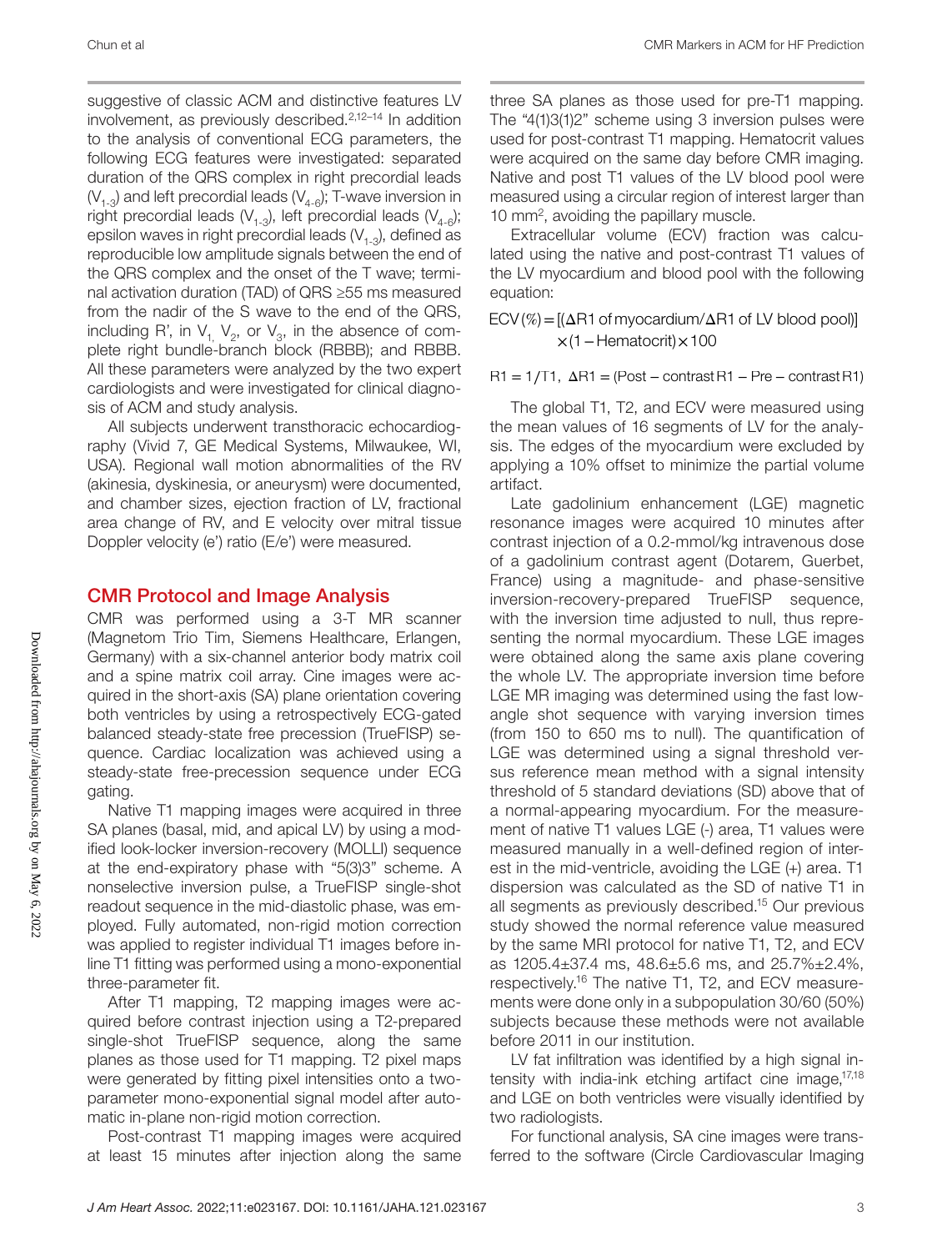Inc., Calgary, Alberta, Canada). Endocardial borders of the RV and endocardial and epicardial borders of the LV wall on end-diastolic and end-systolic images were delineated automatically. Some correction was done if needed. Both ventricular volume and systolic functions were calculated.

All patients with sub-endocardial or transmural involvement patterns of LV LGE on CMR and patients with a history of percutaneous coronary artery intervention were examined again to exclude ischemic cardiomyopathy. The reference values of each mapping parameter in healthy subjects using this protocol were described previously.16 CMR images were analyzed by two expert radiologists (Y.J.H. and Y.J.K.) who were blinded to baseline patient information and clinical outcomes. When diagnosing ACM using CMR with imaging criteria of Task Force Criteria, the diagnosis was based on analyzing the regional wall motion abnormality on the cine image, RV volume, and ejection fraction, not LGE or mapping data.

### Definitions of Clinical Manifestations and Events During Follow-Up

Patients with a final diagnosis of ACM underwent follow-up for HF-related events (a composite of HF hospitalization, heart transplantation, and cardiac death due to pump failure), and ventricular tachycardia (VT) events.

HF, which is one of the initial manifestation types, was defined as the presence of symptoms or signs (dyspnea, fatigue, peripheral edema, or pulmonary edema on chest x-ray) suggestive of volume overload with identified structural/functional cardiac abnormalities, as the ACC/AHA guideline suggested.19 HF hospitalization event was defined as an unexpected admission for worsening symptoms or signs of HF which needed treatment with intravenous diuretics, vasodilators, or inotropic agents after diagnosis of ACM. Heart transplantation was regarded as a HF-related event if the transplantation was performed because of the patient's end-stage HF status. Cardiac death due to pump failure was defined as death occurring with worsening symptoms of HF lasting at least 24 hours without other evidence of identified life-threatening arrhythmia or acute myocardial infarction.

VT event during follow-up is a composite of documented sustained VT and VT requiring appropriate therapy from an implantable cardioverter-defibrillator (ICD). Sustained VT was defined as sustained ventricular beats with >100 bpm for >30 seconds documented by holter monitoring, unexpected hospital visit, or regular ICD interrogation data. Appropriate ICD therapy (anti-tachycardia pacing or shock) was also regarded as VT event during follow-up and was identified from ICD interrogation data. Sudden cardiac death, one of the initial manifestations, was defined as resuscitated unexpected cardiac arrest with witnessed prodromal symptoms lasting <24 hours.

### Endomyocardial Biopsy and Genetic Analysis

Among the study population, we performed endomyocardial biopsies in 23 (38%) subjects. In addition, the study population was tested using a next-generation sequencing panel from 12 (20%) subjects to determine whether they had genetic mutations related to ACM. The determination of pathogenicity (pathogenic or likely-pathogenic) for the variants was based on the American College of Medical Genetics and Genomics guideline.20

### Statistical Analysis

Continuous variables were presented as mean±SD or median (interquartile range [IQR]) and categorical variables were expressed as a percentage of the group total. Because we analyzed a small sample of patients, comparisons between groups were made using the permutation test versions of the t-test for continuous variables and Fisher's exact test for categorical variables. Variables that were not normally distributed were log-transformed for analysis if needed (eg, N-terminal prohormone brain natriuretic peptide). Survival rates were estimated using the Kaplan-Meier survival method, and differences were analyzed using a log-rank test. Mapping values (native T1, T2, ECV) of the variables in the Kaplan-Meier analysis were divided based on the median value of each variable (higher group versus lower group). All statistical tests were two-tailed, and 95% CI were calculated. All statistical analyses were performed using R software (version 3.5.3; R Foundation for Statistical Computing, Vienna, Austria) with "survminer" and "coin" packages.

### **RESULTS**

### Baseline Clinical Characteristics

The baseline characteristics of study patients are summarized in Table 1. Of the 60 patients who were finally analyzed, 33 (55%) patients were categorized as definite ACM, eight (13%) as borderline ACM, and 19 (32%) as possible ACM. The mean age at diagnosis was 49±18 years and 46 (77%) were male. Five patients (8%) presented with sudden cardiac death, 24 (40%) patients presented with VT, and 17 (28%) patients had symptoms or signs of HF at the time of diagnosis. Twenty-three (38%) patients underwent ICD implantation, and the purpose of ICD implantation was mostly for secondary prevention (91%). To characterize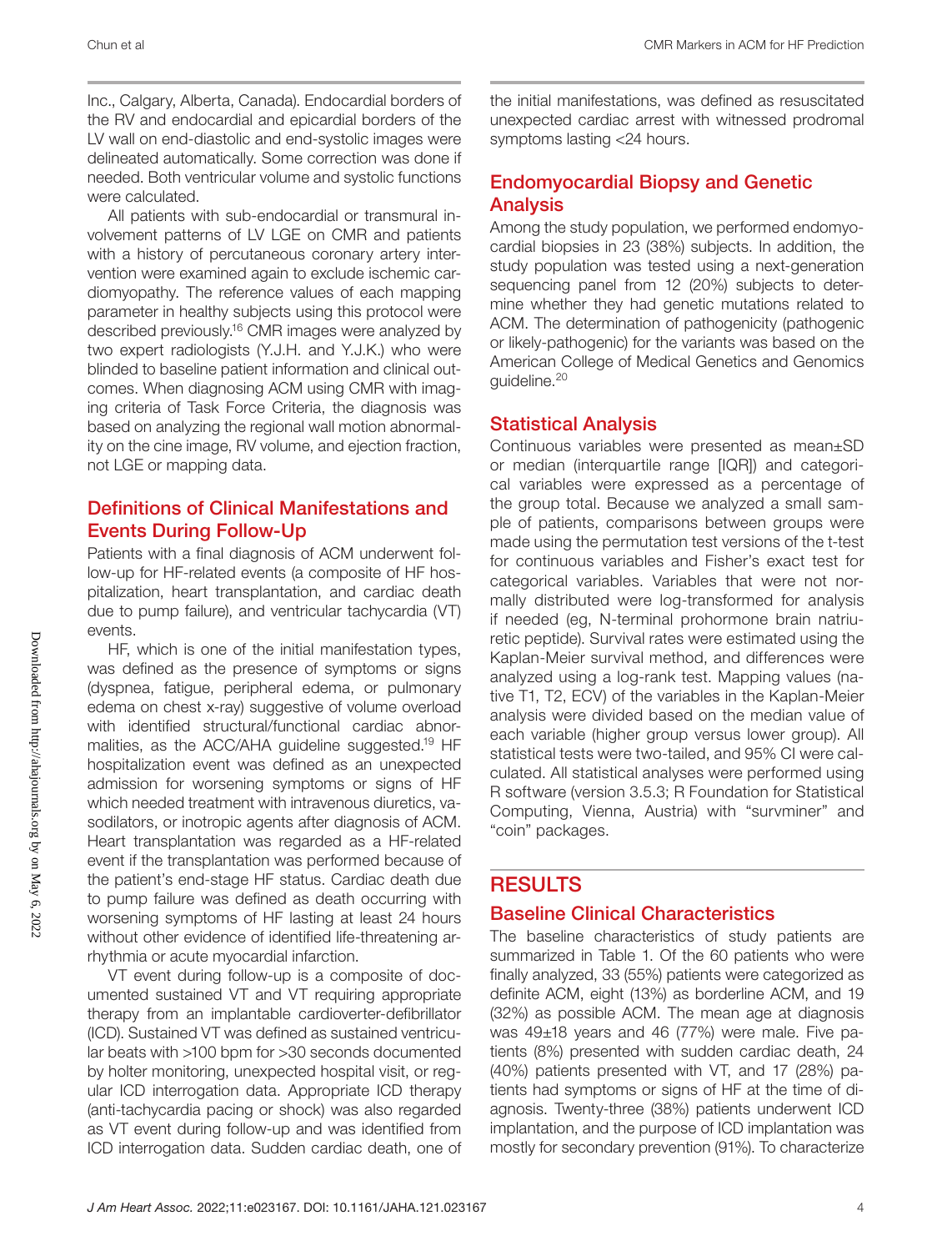|                                      | <b>Total</b><br>$(n=60)$ | HF event (-)<br>$(n=47)$ | $HF$ event $(+)$<br>$(n=13)$ | P value |  |  |
|--------------------------------------|--------------------------|--------------------------|------------------------------|---------|--|--|
| Clinical demographics                |                          |                          |                              |         |  |  |
| Age at diagnosis, y                  | $49 + 18$                | $47 + 17$                | $49 + 18$                    | 0.185   |  |  |
| Male sex, n (%)                      | 46 (77)                  | 36 (77)                  | 10(77)                       | >0.999  |  |  |
| Body surface area,<br>m <sup>2</sup> | $1.8 \pm 0.2$            | $1.8 \pm 0.2$            | $1.7 \pm 0.2$                | 0.193   |  |  |
| Hypertension,<br>n (%)               | 16(27)                   | 12 (26)                  | 2(15)                        | 0.731   |  |  |
| Diabetes, n (%)                      | 7(12)                    | 5(11)                    | 2(15)                        | 0.639   |  |  |
| CAD, n (%)                           | 4(7)                     | 3(6)                     | 1(8)                         | >0.999  |  |  |
| Atrial fibrillation.<br>n (%)        | 13 (22)                  | 9(19)                    | 3(31)                        | 0.450   |  |  |
| Initial manifestation, n (%)         |                          |                          |                              |         |  |  |
| Sudden cardiac<br>death              | 5(8)                     | 5(11)                    | 0(0)                         | 0.575   |  |  |
| VT                                   | 24 (40)                  | 21(45)                   | 3(23)                        | 0.210   |  |  |
| HF                                   | 17 (28)                  | 9(19)                    | 8(62)                        | 0.005   |  |  |
| Task Force criteria,<br>n (%)        |                          |                          |                              |         |  |  |
| Definite                             | 33 (55)                  | 24 (51)                  | 9(69)                        | 0.062   |  |  |
| Borderline                           | 8(13)                    | 5(11)                    | 3(23)                        |         |  |  |
| Possible                             | 19 (32)                  | 18 (38)                  | 1(8)                         |         |  |  |
| Medications, n (%)                   |                          |                          |                              |         |  |  |
| Beta-blockers                        | 35 (58)                  | 29 (62)                  | 6(46)                        | 0.354   |  |  |
| Anti-arrhythmics                     | 15 (25)                  | 12 (26)                  | 3(23)                        | >0.999  |  |  |
| <b>ACEI/ARBs</b>                     | 33 (55)                  | 23 (49)                  | 10(77)                       | 0.115   |  |  |
| <b>MRAs</b>                          | 21(35)                   | 14 (30)                  | 7(54)                        | 0.187   |  |  |
| Loop diuretics                       | 24 (40)                  | 12 (26)                  | 12 (92)                      | < 0.001 |  |  |
| VT management, n (%)                 |                          |                          |                              |         |  |  |
| ICD                                  | 23 (38)                  | 18 (38)                  | 5 (39)                       | >0.999  |  |  |
| <b>RFA</b>                           | 6(10)                    | 5(11)                    | 1(8)                         | >0.999  |  |  |

#### Table 1. Baseline Characteristics in the Total Patient Group Regarding HF Events

Data are presented as mean±standard deviation or number (percentage). HF event is defined as a composite of HF hospitalization, heart transplantation, and cardiac death during follow-up period. ACEi/ARB indicates angiotensin-converting enzyme inhibitor/angiotensin II receptor blocker; CAD, coronary artery disease; HF, heart failure; ICD, implantable cardioverter-defibrillator; MRA, mineralocorticoid receptor antagonist; RFA, radiofrequency ablation, and VT, ventricular tachycardia.

the clinical profile of patients with and without HFrelated events, we divided the study population into two groups based on the occurrence of HF-related events during the follow-up (Table 1). Notably, in terms of medication, patients who had HF-related events were more likely to be treated with loop diuretics (92% versus 26%, *P*<0.001).

### Baseline Laboratory Data, ECG, and Echocardiographic Findings

Baseline laboratory, ECG, and echocardiographic data are shown in Table 2. Patients with HF-related events had significantly lower hemoglobin and serum sodium

levels, and significantly higher N-terminal prohormone brain natriuretic peptide levels. We analyzed baseline ECGs as previously described, but we found no statistically different ECG findings between the two groups. Patients with HF-related events had significantly lower left ventricular ejection fraction (LVEF) as assessed by echocardiography, compared with patients without HF-related events (39%±15% versus 50%±14%, *P*=0.017).

### CMR Imaging Findings

Table 3 shows the functional, structural, and qualitative/ quantitative tissue characteristics examined by CMR. Patients who had HF-related events had lower LVEF, as assessed by CMR compared with patients without HFrelated events (35%±17% versus 48%±13%, *P*=0.009), and right ventricular ejection fraction (RVEF) was not significantly different (32%±13% versus 40%±13%, *P*=0.077). Forty-one patients (68%) had LV LGE and 36 (60%) patients had RV LGE. There was no significant difference in the presence of RV LGE in the two groups, but LV LGE was more common in patients with HFrelated events than patients without HF-related events (100% versus 60%, *P*=0.005). The presence of LV fatty infiltration was not significantly different between the two groups (62% versus 53%, *P*=0.755). Based on these CMR markers and other clinical findings, we classified these subjects according to the "Padua criteria." Notably, there was no subject with dominant-right type among patients who had HF-related events. We also measured quantitative mapping parameters, including native T1, ECV, and T2 values in available patients (n=30, Table 3). In this analysis, patients with HF-related events had higher native T1, LGE-free native T1, ECV, and T2 values. According to the presence of LV LGE (Table 4 and 5), the patients with LV LGE had lower LVEF than those without LGE, which was in line with the recent observations that LV LGE is related to LV systolic dysfunction.5,7 In addition, native T1 values, dispersion of native T1, ECV fraction, and T2 values were significantly increased in patients with LV LGE compared with patients without LV LGE (Table 5).

### Genetic Analysis, ACM Phenotype, and Mapping Values: Supplemental Analysis

Genetic analysis revealed that 4 out of 12 patients had pathogenic or likely pathogenic ACM-related variants. Table S1 shows these subjects with ACM-related genetic mutations, their phenotypes, and mapping values. The results cannot show statistical significance due to the small number of samples, but we observed that the native T1, ECV, and T2 values were higher in patients with DSP/TMEM43 mutation (biventricular type) than those with PKP2 mutation (dominant-right type).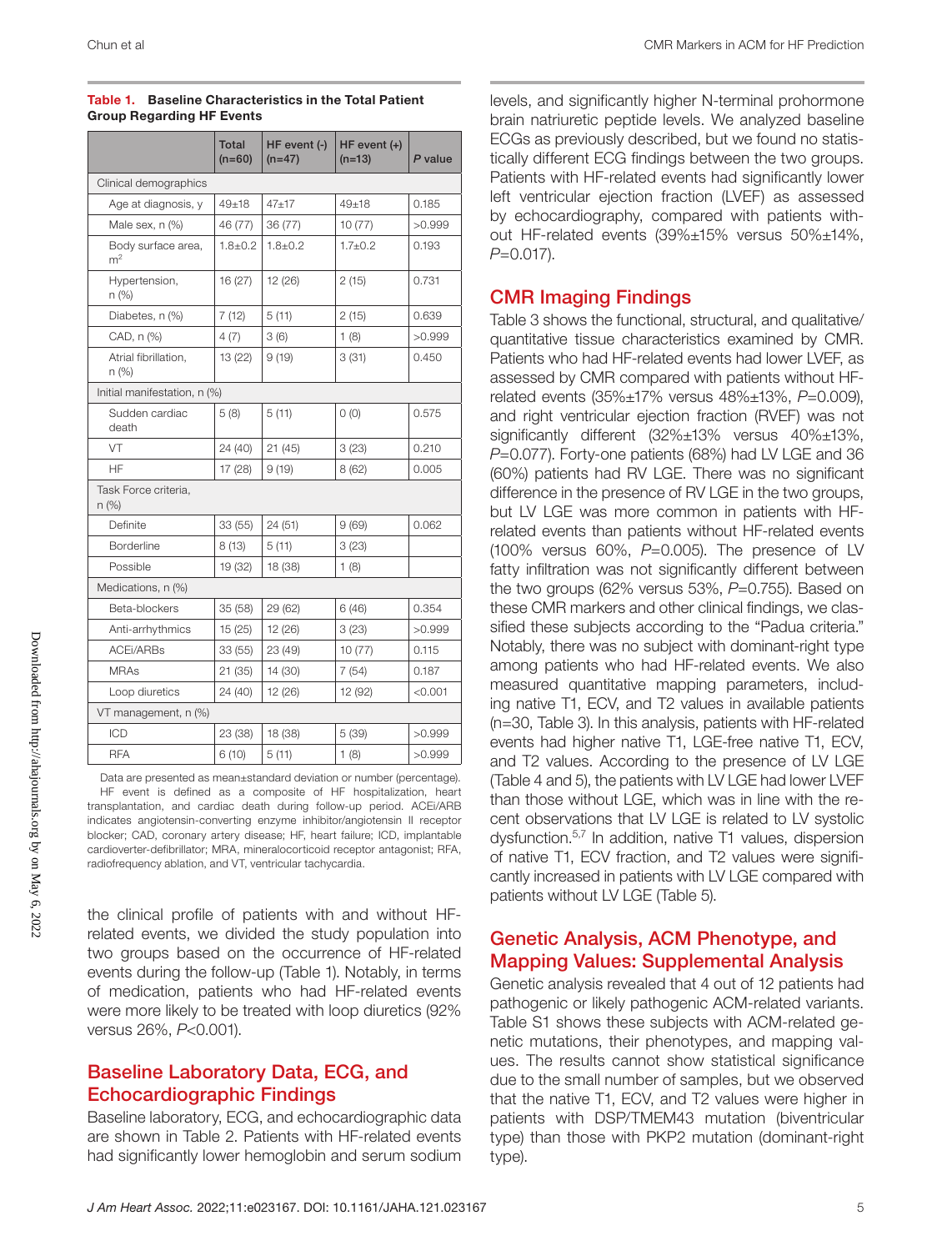|                                            | HF event (-)<br>$(n=47)$ | $HF$ event $(+)$<br>$(n=13)$ | P value |
|--------------------------------------------|--------------------------|------------------------------|---------|
| Laboratory data                            |                          |                              |         |
| Hematocrit. %                              | $43.6 + 5.1$             | $39.4 + 5.5$                 | 0.015   |
| BUN, mg/dL                                 | $15.7 \pm 7.6$           | $17.5 \pm 7.5$               | 0.470   |
| eGFR, mL/min per<br>$1.73 \text{ m}^2$     | $83+13$                  | $81 + 15$                    | 0.730   |
| Serum sodium, mEg/L                        | $141 + 2$                | $137 + 5$                    | < 0.001 |
| NT-proBNP, pg/mL<br>[IQR]                  | 151 [83; 1047]           | 1150 [951; 4090]             | < 0.001 |
| Log (NT-proBNP)                            | $2.3 + 0.8$              | $3.2 + 0.5$                  | < 0.001 |
| <b>ECG</b>                                 |                          |                              |         |
| RBBB, n (%)                                | 14 (30)                  | 4(31)                        | >0.999  |
| QTc interval, ms                           | $454 \pm 34$             | 468±35                       | 0.200   |
| TWI $(V_{1.3})$ , n $(\%)$                 | 27 (57)                  | 5(39)                        | 0.347   |
| TWI $(V_{4-6})$ , n $(%)$                  | 19 (40)                  | 7(54)                        | 0.529   |
| Epsilon wave $(V_{1,3})$ ,<br>$n$ (%)      | 6(13)                    | 4(31)                        | 0.201   |
| TAD $(V_{1-3})$ , n $(\%)$                 | 13 (28)                  | 7(54)                        | 0.101   |
| Echocardiogram                             |                          |                              |         |
| RV regional dyskinesia/<br>aneurysm, n (%) | 34 (72)                  | 8(62)                        | 0.504   |
| RV FAC, %                                  | $34 + 12$                | 76±9                         | 0.088   |
| RV FAC ≤35%, n (%)                         | 25(53)                   | 11 (85)                      | 0.056   |
| LVEF, %                                    | $50 + 14$                | $39 + 15$                    | 0.017   |
| LVEF ≤40%, n $(%)$                         | 12 (26)                  | 7(54)                        | 0.089   |
| LAVI, mL/m <sup>2</sup>                    | $28 + 17$                | $38 + 19$                    | 0.049   |
| E/e'                                       | 11±7                     | $18 + 8$                     | 0.009   |

#### Table 2. Laboratory, ECG, and Echocardiographic Findings According to HF Events

BUN indicates blood urea nitrogen; E/e', early diastolic mitral inflow/early diastolic mitral annular tissue velocity; eGFR, estimated glomerular filtration rate; IQR, interquartile range; HF, heart failure; LAVI, left atrium volume index; LVEF, left ventricular ejection fraction; NT-proBNP, N-terminal prohormone of brain natriuretic peptide; RBBB, right bundle-branch block; RV, right ventricular; RV FAC, right ventricular fractional area change; TAD, terminal activation delay; and TWI, T-wave inversion.

### Clinical Outcomes

During the median follow-up period of 34 months (IQR, 15–63 months), there was a total of 13 (22%) HF-related events and a total of 20 (33%) VT events (Table 5). All heart transplantations (7%) were performed in patients with end-stage HF, and one cardiac death (2%) event was also related to HF. Among 13 HF-related events, 9 (69%) were re-hospitalization for HF, while the other 4 (31%) were the first HF-related events for each. All HF-related events occurred in patients with LV LGE (Figure 1A) (log-rank *P*=0.0055). Furthermore, there was no significant difference in the rate of HF-related events in patients with and without RV LGE (Figure 1B) (log-rank *P*>0.999). According to the measurable CMR parameters for the systolic function of each ventricle, HF-related events more occurred in patients with reduced LVEF (Figure 1C, log-rank *P*=0.0014), but the events were not different regarding RVEF (Figure 1D).

#### Table 3. Cardiac Magnetic Resonance Findings According to HF Events

|                                      | HF Event (-)<br>$(n=47)$ | HF Event (+)<br>$(n=13)$ | P value |  |  |
|--------------------------------------|--------------------------|--------------------------|---------|--|--|
| Functional and structural assessment |                          |                          |         |  |  |
| LVEF. %                              | $48 + 13$                | $35+17$                  | 0.009   |  |  |
| LVEF ≤40%, n (%)                     | 13 (28)                  | 7(70)                    | 0.025   |  |  |
| LVEDVi. mL/m <sup>2</sup>            | $96 + 32$                | $106 + 17$               | 0.294   |  |  |
| RVEF. %                              | $40+13$                  | $32+13$                  | 0.077   |  |  |
| RVEF ≤35%, n (%)                     | 16 (35)                  | 5(50)                    | 0.476   |  |  |
| RVEDVi, mL/m <sup>2</sup>            | $130 + 49$               | $166 + 62$               | 0.046   |  |  |
| Tissue characterization              |                          |                          |         |  |  |
| RV LGE, n (%)                        | 28 (60)                  | 8(62)                    | >0.999  |  |  |
| LV LGE, n (%)                        | 28 (60)                  | 13 (100)                 | 0.005   |  |  |
| LV LGE amount. %<br>$[IQR]$ (n=36)   | 16 [8; 31]               | 21 [13; 40]              | 0.055   |  |  |
| RV fatty infiltration,<br>n (%)      | 9(19)                    | 2(15)                    | >0.999  |  |  |
| LV fatty infiltration,<br>n (%)      | 25 (53)                  | 8(62)                    | 0.755   |  |  |
| Padua criteria, n (%)                |                          |                          |         |  |  |
| Dominant-right                       | 12 (26)                  | O(0)                     | 0.074   |  |  |
| <b>Biventricular</b>                 | 34 (72)                  | 12 (92)                  |         |  |  |
| Dominant-left<br>(possible)          | 1(2)                     | 1(8)                     |         |  |  |
| Quantitative parameters (n=30)       |                          |                          |         |  |  |
| Native T1 value, ms                  | $1291 + 68$              | $1433+69$                | < 0.001 |  |  |
| T1 dispersion, ms                    | $133 + 49$               | $135 + 32$               | 0.910   |  |  |
| LGE-free T1 value,<br>ms             | $1274 + 57$              | $1382 + 75$              | < 0.001 |  |  |
| ECV fraction, %                      | $29.6 \pm 4.7$           | $40.9 + 6.4$             | < 0.001 |  |  |
| T2 value, ms                         | $50.7 + 3.7$             | $58.2 \pm 3.7$           | < 0.001 |  |  |

ECV indicates extracellular volume, HF, heart failure; LGE, late gadolinium enhancement; LV, left ventricular; LVEDVi, indexed LV end-diastolic volume; LVEF, left ventricular ejection fraction; RV, right ventricular; RVEDVi, indexed RV end-diastolic volume; and RVEF, RV ejection fraction.

We also analyzed the clinical outcomes using mapping parameters in the measurable subgroup. Since the mapping value of the subjects in this study was higher than the normal reference value (Native T1: 1205.4±37.4 ms, ECV: 25.7±2.4%, T2: 48.6±5.6 ms) measured by the same MRI protocol as our study,<sup>16</sup> the values of the variables in the Kaplan-Meier survival analysis for relative comparative analysis were divided based on the median value of each variable. At first, we divided the patients into two groups according to the median value of each native T1 (1308ms), ECV fraction (30.2%), and T2 value (52.5ms) (higher group versus lower group) for analysis. Interestingly, HF-related events occurred more in subjects with higher native T1, T2, and ECV groups (Figure 2). In addition, similar trends were observed when analyzing HF-related events with LGE or mapping parameters including T1, T2, and ECV and LV dysfunction according to LVEF measured by CMR (Figure S1).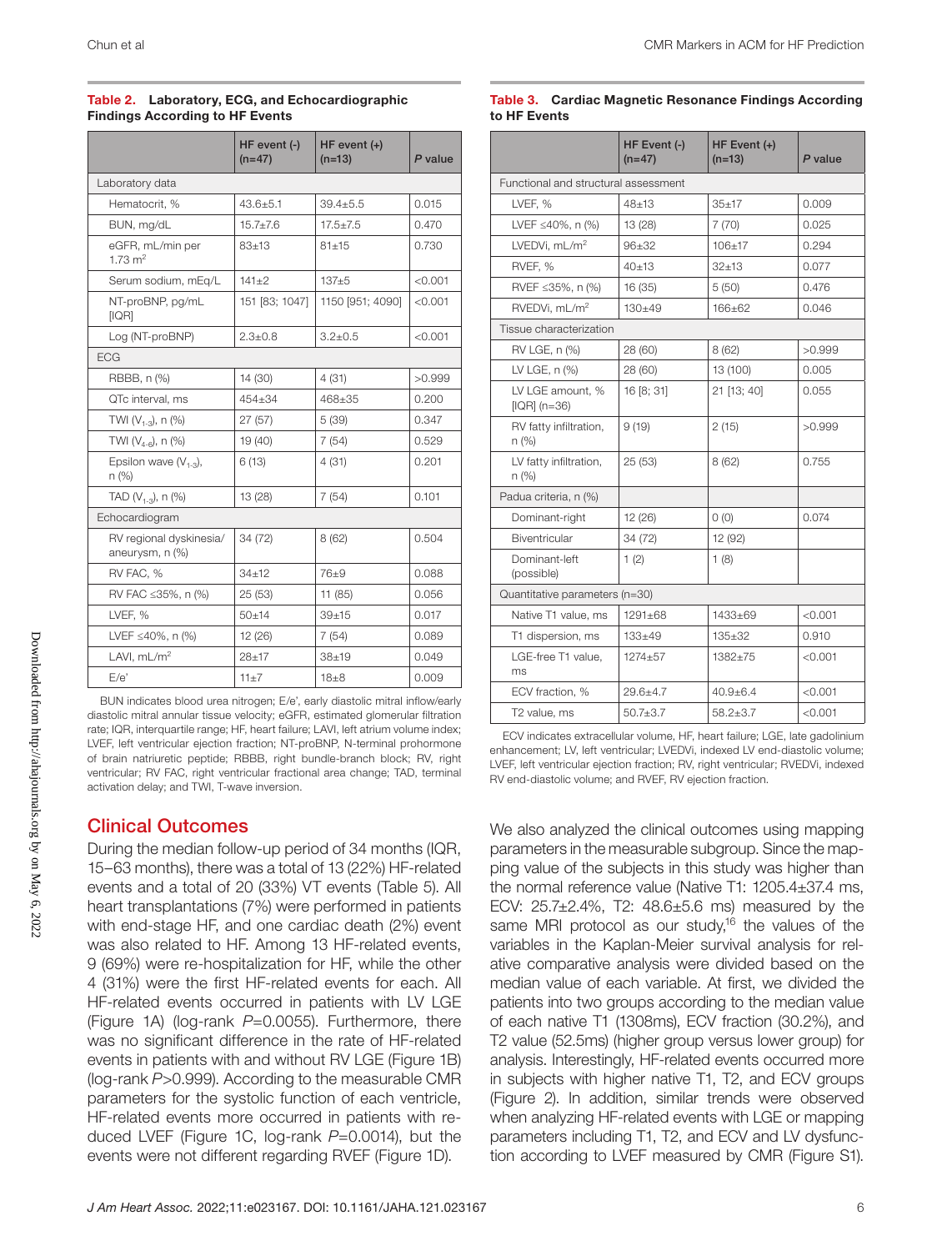#### Table 4. Clinical Characteristics According to LV LGE

| Clinical variable                 | LV LGE $(-)$<br>$(n=19)$ | LV LGE $(+)$<br>$(n=41)$ | P value |  |
|-----------------------------------|--------------------------|--------------------------|---------|--|
| Clinical demographics             |                          |                          |         |  |
| Age at diagnosis, y               | $46 + 16$                | $50 + 19$                | 0.486   |  |
| Male sex, n (%)                   | 15 (79)                  | 31(74)                   | >0.999  |  |
| Body surface area, m <sup>2</sup> | $1.8 \pm 0.2$            | $1.8 + 0.2$              | 0.885   |  |
| Hypertension, n (%)               | 3(16)                    | 13 (32)                  | 0.229   |  |
| Diabetes, n (%)                   | 1(5)                     | 6(15)                    | 0.414   |  |
| CAD, n (%)                        | 1(5)                     | 378                      | >0.999  |  |
| Atrial fibrillation, n (%)        | 4(21)                    | 9(22)                    | >0.999  |  |
| Initial manifestation, n (%)      |                          |                          |         |  |
| Sudden cardiac death              | 4(21)                    | 1(2)                     | 0.031   |  |
| VT                                | 9(47)                    | 15(37)                   | 0.572   |  |
| <b>HF</b>                         | 2(11)                    | 15(37)                   | 0.063   |  |
| Others                            | 4(21)                    | 10(24)                   |         |  |

CAD indicates coronary artery disease; HF, heart failure; LV LGE, left ventricular late gadolinium enhancement; and VT, ventricular tachycardia.

Figure 3 shows representative cases of ACM with and without LV involvement as assessed by CMR. However, regarding VT events, there were no significant differences according to LGE in both ventricles, native T1, or T2 values (Figure S2).

### **DISCUSSION**

The principal findings of the current study were as follows: (1) patients with LV LGE had more HF-related events and (2) higher native T1, T2, and ECV values could predict a higher risk of HF-related events in patients with ACM.

### Clinical Outcomes According to CMR Features in ACM

Although the LGE degree varies between studies, there are LV scars with LGE in a majority (60%–70%) of patients with ACM.7 Abnormal CMR findings, including LGE in the LV and/or RV, have been reported to be associated with ventricular arrhythmic events.<sup>9,21</sup> However, the most recent study showed that typically manifested LV abnormalities on CMR were not associated with arrhythmic outcomes in patients with ACM,<sup>10</sup> which is a consistent finding of our results. Our finding could be supported by a recent study of DSP cardiomyopathy (one subtype of ACM) that showed the LV involvement including LV LGE was also not related to VT events.<sup>22</sup> Considering the nature of ACM, a heterogeneous disease, it is thought that the genetic backgrounds and clinical courses of each study may be different. Nevertheless, it is meaningful that we showed that CMR markers (LGE, native T1, ECV, and T2 mapping) were associated with HF-related outcomes in patients with ACM.

#### Table 5. Cardiac Magnetic Resonance Findings According to LV LGE

|                                      | LV LGE $(-)$<br>$(n=19)$ | LV LGE $(+)$<br>$(n=41)$ | P value  |  |  |
|--------------------------------------|--------------------------|--------------------------|----------|--|--|
| Functional and structural assessment |                          |                          |          |  |  |
| LVEF, %                              | $51\pm9$                 | $43 + 16$                | 0.032    |  |  |
| LVEF $\leq 40\%$ , n (%)             | 2(11)                    | 96 (49)                  | 0.007    |  |  |
| RVEF, %                              | $42 + 13$                | $36 + 13$                | 0.094    |  |  |
| RVEF $\leq$ 35%, n (%)               | 4 (21)                   | 17 (46)                  | 0.086    |  |  |
| LVEDVi, mL/m <sup>2</sup>            | $84 + 22$                | $105 + 31$               | 0.013    |  |  |
| RVEDVi, mL/m <sup>2</sup>            | $127 + 55$               | $142 + 52$               | 0.440    |  |  |
| Quantitative parameters (n=30)       |                          |                          |          |  |  |
| Native T1 value, ms                  | 1276±65                  | 1352±92                  | 0.023    |  |  |
| T1 dispersion, ms                    | $96 + 30$                | $153 + 39$               | < 0.001  |  |  |
| LGE-free T1 value,<br>ms             | 1276±65                  | 1307±81                  | 0.279    |  |  |
| ECV fraction, %                      | $27.5 \pm 3.1$           | $35.0 \pm 7.1$           | 0.002    |  |  |
| T <sub>2</sub> value, ms             | $49.7 \pm 2.9$           | $54.0 + 5.1$             | 0.016    |  |  |
| LV LGE pattern, n (%)                |                          |                          |          |  |  |
| Subendocardial                       | $\cdots$                 | 8(20)                    | $\cdots$ |  |  |
| Midmural                             | .                        | 7(17)                    | .        |  |  |
| Subepicardial                        | $\cdots$                 | 32(76)                   | $\cdots$ |  |  |
| Transmural                           | .                        | 15 (37)                  | .        |  |  |
| Clinical events, n (%)               |                          |                          |          |  |  |
| Cardiac death                        | 0(0)                     | 1(2)                     | >0.999   |  |  |
| Heart transplant                     | 0(0)                     | 4(10)                    | 0.297    |  |  |
| Heart failure<br>hospitalization     | O(0)                     | 13 (32)                  | 0.005    |  |  |
| Ventricular arrhythmia<br>events     | 8(42)                    | 12 (29)                  | 0.384    |  |  |
| Sudden cardiac<br>death              | 0(0)                     | O(0)                     | >0.999   |  |  |
| Sustained VT                         | 3(16)                    | 11 (39)                  | 0.414    |  |  |
| Appropriate ICD<br>therapy           | 7(37)                    | 6(15)                    | 0.089    |  |  |
| All adverse<br>cardiovascular events | 8(42)                    | 21(51)                   | 0.585    |  |  |

ECV indicates extracellular volume, ICD, implantable cardioverterdefibrillator; LGE, late gadolinium enhancement; LV, left ventricular; LVEDVi, indexed LV end-diastolic volume; LVEF, left ventricular ejection fraction; RV, right ventricular; RVEDVi, indexed RV end-diastolic volume; RVEF, RV ejection fraction; and VT, ventricular tachycardia.

### CMR Mapping Techniques and Tissue Characterization in ACM

We analyzed by using mapping techniques on CMR in available patients. Native T1 mapping is a promising technique for detection of earlier stages of cardiomyopathy and quantitative measurement of myocardial change.23 A recent brief report showed that native T1 values were higher in patients with ACM than control subjects, but it did not show any relationship with clinical outcomes.15

Together with native T1, ECV also represents diffuse myocardial fibrosis.24 In ACM, ECV expansion occurs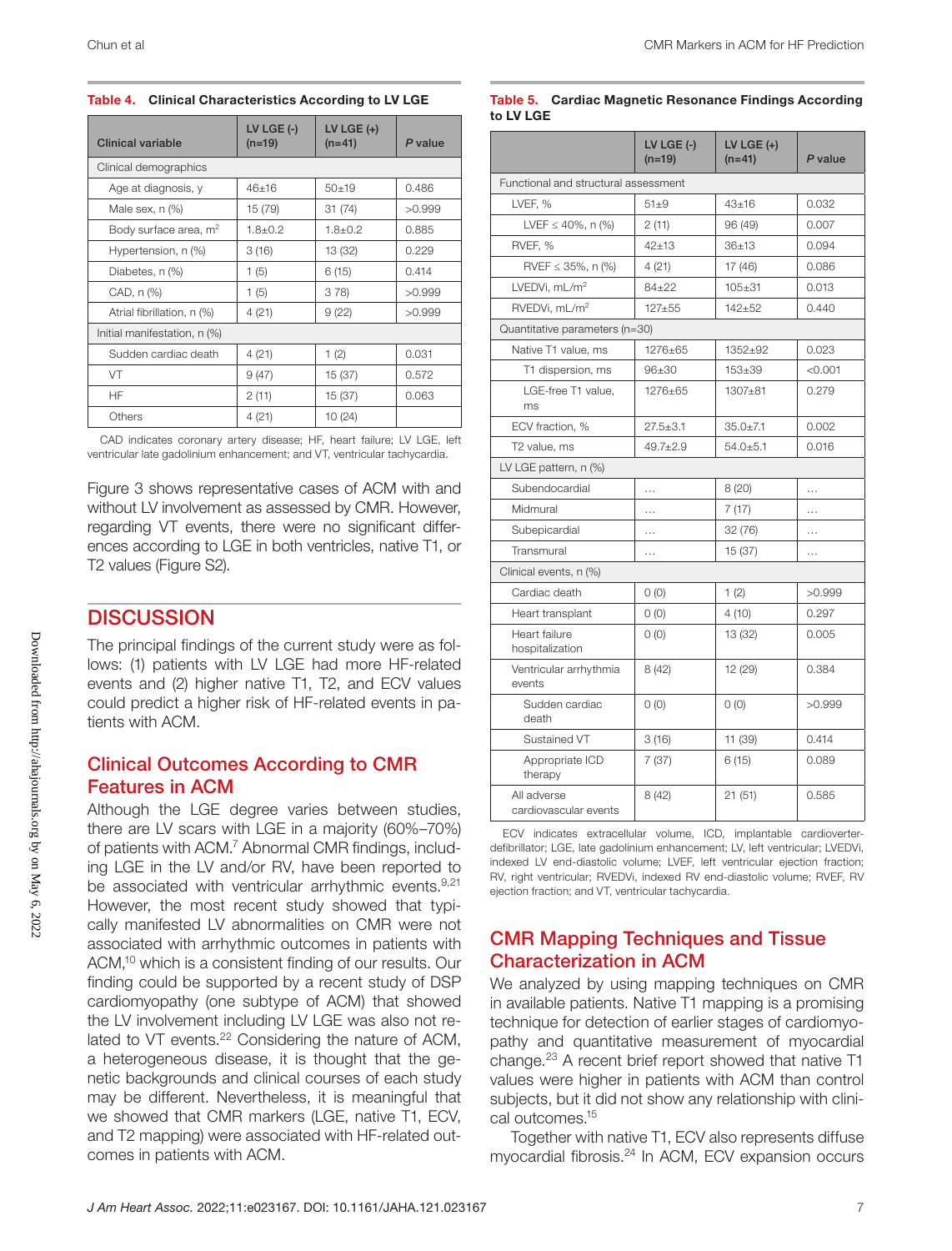

Figure 1. Survival curves categorized by LGE and ejection fraction for each ventricle.

Kaplan-Meier survival curves for heart failure-related events according to the presence of late gadolinium enhancement (LGE) in the LV (A), and in the RV (B), and ejection fraction of the LV (C), and the RV (D). EF indicates ejection fraction HF, heart failure; LV, left ventricle; LVEF, left ventricular ejection fraction; RV, right ventricle; RVEF, right ventricular ejection fraction.

because fibro-fatty tissue deposits in the extracellular interstitium. Our results showed that CMR-derived ECV, as well as native T1, value could have a prognostic value for the prediction of clinical outcomes in patients with ACM.

However, native T1 and ECV have some limitations in ACM. The lowering of T1 by fat components can underestimate myocardial fibrosis in the fibro-fatty area of the myocardium. For this reason, the previous study focused on the diagnostic value of the dispersion of native T1 in ACM.15 Fat itself also can underestimate CMR-derived ECV because fat had less gadolinium enhancement than fibrosis.<sup>25</sup> Nevertheless, we showed that ECV and T1 measured in the LV myocardium were related to clinical outcomes in patients with ACM.

In the group with HF-related events, the T2 value was higher than that in the no-event group. An elevated T2 value is a well-known marker of myocardial edema and inflammation.<sup>26-28</sup> Along with T1 and ECV, our results indicated that high T2 value could also be associated with HF-related events in patients with ACM. We thought that the elevated T2 value in patients who experienced the HF-related events was attributed to the inflammation as many studies have reported inflammatory infiltration in ACM.29

The recent studies have shown that ACM with DSP mutations is more associated with LV involvement than traditional ACM (particularly with PKP2 mutations),<sup>30</sup> and PKP2 genotype carriers are more arrhythmic than DSC2/DSG2/DSP or gene-negative carrier status,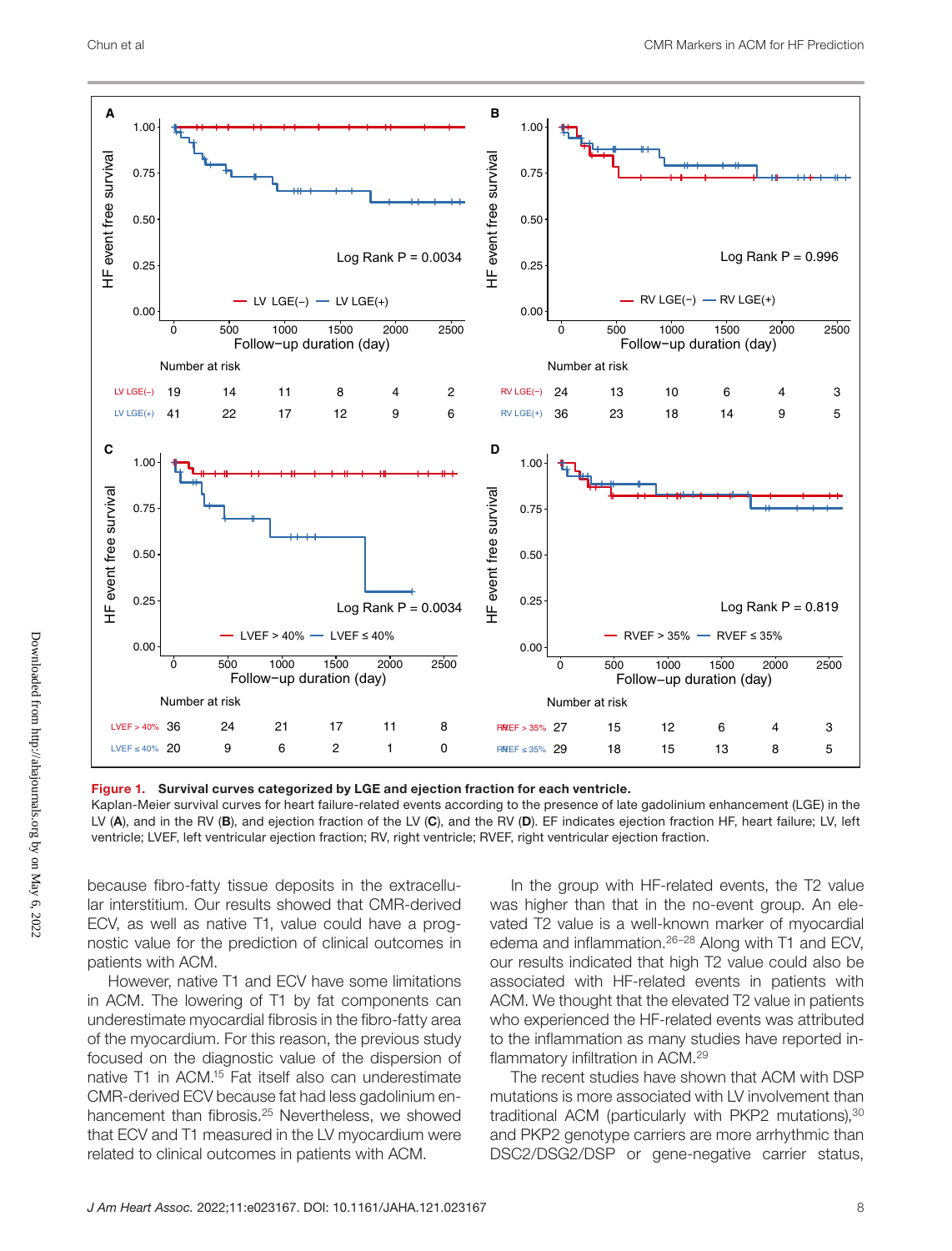

#### Figure 2. Survival curves categorized by T1, T2, and ECV.

The survival curves the events according to native T1 mapping value (A) (high vs low, cut-off value: 1308 ms, as a median value), T2 mapping values (B) (high vs low, cut-off value: 52.5 ms, as a median value), and extracellular volume (ECV) fraction (C) (high vs low, cut-off value: 30.2%, as a median value). HF indicates heart failure.

whereas reduced LVEF was mostly seen among DSC2/ DSG2/DSP carriers.<sup>31</sup> But these studies did not show any comparisons in CMR mapping values between DSP versus PKP2 ACM. For the first time, we found a patient with DSP mutation had high mapping values than those with PKP2 mutation as far as we know, and it can trigger further studies in the future.

From the present results, we showed that LGE, native T1, ECV, and T2 values measured by CMR were associated with HF-related events in patients with ACM. ACM had long been recognized as a disease of the right side of the heart. It is not completely possible to distinguish whether the hospitalization for HF is due to RV or LV abnormality, but given



#### Figure 3. LV LGE and tissue characteristics on CMR in patients with ACM.

The prognostic significance of LV late gadolinium enhancement (LGE) and mapping parameters on cardiac magnetic resonance (CMR) in patients with arrhythmogenic cardiomyopathy (ACM). A 66-year-old male presented with ventricular tachycardia (A through C), and a 54-year-old male presented with heart failure (D through F). Arrows (black, white) indicate focal LGEs. HF indicates heart failure; LV, left ventricular.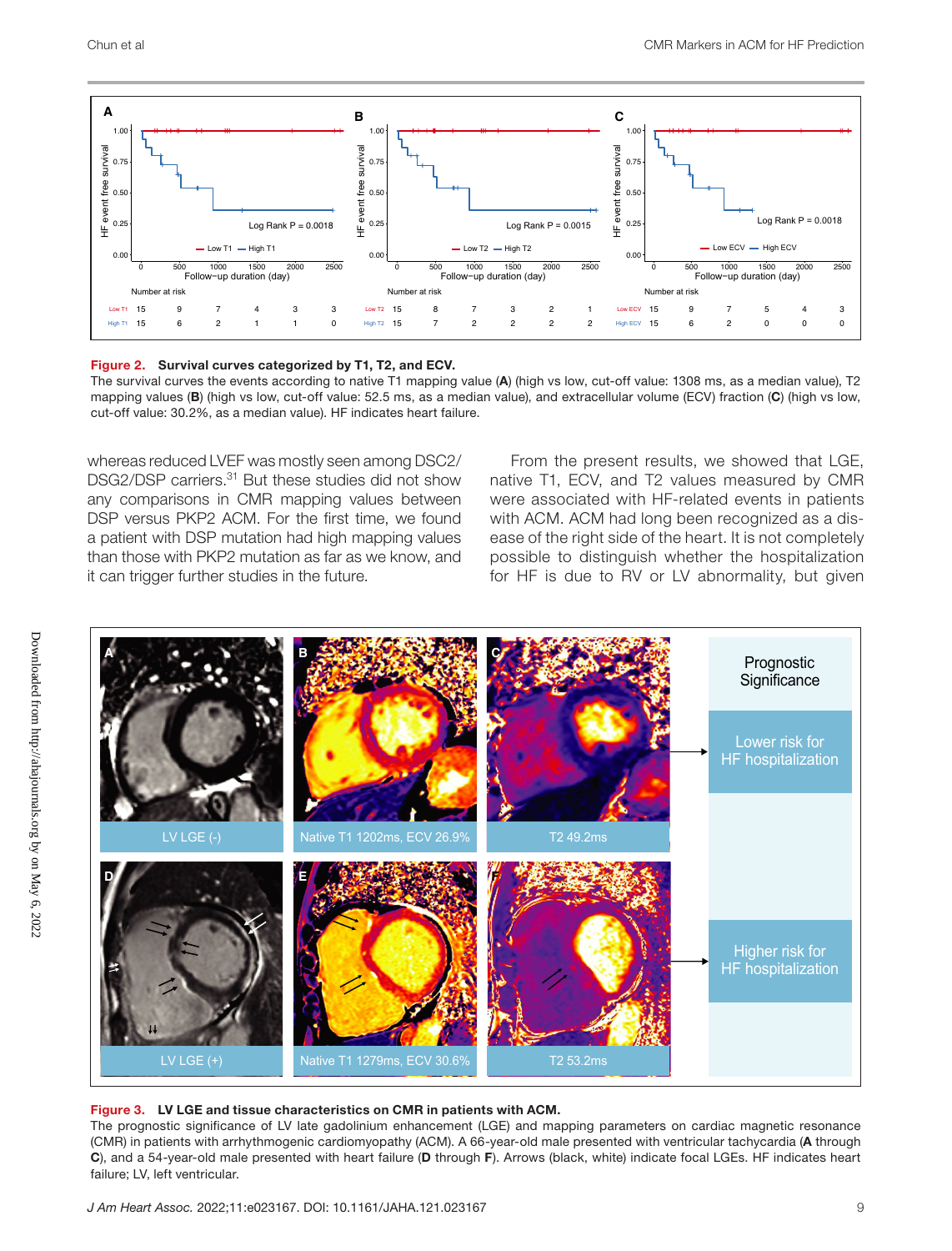that ACM is a biventricular disease, it is expected that the importance of understanding the characteristics of the LV myocardium will be increasingly emphasized.

### Study Limitations

The main limitation of this study was the small study population. Especially, mapping values were obtained in half of the study population (50%). Due to the variability of CMR protocol in each participant, some portions of CMR data were impossible to analyze including the mapping parameters. In fact, the novel mapping techniques were not available for routine use before 2011 in our institution. Since the study was conducted in such a small number of patients, the results based on the analysis with mapping parameters are not conclusive; however, we suggest that they can be hypothesis-generating. Also, the lack of genetic testing results is another important limitation of our research. We could obtain a better understanding of ACM by combining CMR data if we performed genetic tests for all subjects. For this reason, subjects classified by the Padua criteria as dominant-left (possible) in the present results lack the genetic basis to be classified as definite dominant-left subtype. However, we found an interesting signal for the association of the mapping parameters with different genetic mutations in ACM. Finally, we did not confirm ACM by cardiac biopsy in all subjects. We performed endomyocardial biopsies in just 23 patients. However, in clinical practice, performing a biopsy in ACM is challenging considering the low yield of positive pathologic results. Because of these limitations, findings of LV LGE and elevated T1, T2 values in LV myocardium certainly raise significant concern for the presence of myocarditis and/or cardiac sarcoidosis in the study population. Nevertheless, the present study investigated the clinical significance of CMR findings in patients with ACM satisfying the current diagnostic criteria, so it has significant implications in this population.

### **CONCLUSIONS**

The assessment of LV involvement using CMR with LGE imaging is now crucial in patients with clinically diagnosed ACM according to the 2010 Task Force Criteria. From the results of our study, we have shown that the presence of LGE in LV myocardium and higher native T1, ECV, and T2 values measured by CMR were associated with more HF-related events in patients with ACM. Further research is needed to confirm that these LV myocardial characteristics from CMR are associated with the clinical outcomes in this patient population.

#### ARTICLE INFORMATION

Received August 31, 2021; accepted January 24, 2022.

#### **Affiliations**

Division of Cardiology, Department of Internal medicine, Severance Cardiovascular Hospital, Yonsei University College of Medicine, Seoul, South Korea (K.-H.C., J.O., H.T.Y., C.J.L., T.-H.K., B.J., H.-N.P., M.-H.L., S.-M.K.); Division of Cardiology, National Health Insurance Service Ilsan Hospital, Goyang, South Korea (K.-H.C.); and Department of Radiology, Yonsei University College of Medicine, Seoul, Korea (Y.J.H., Y.J.K.).

#### Acknowledgments

Special thanks to Mun-ju Jung, publisher, for making figures included.

#### Sources of Funding

This research was supported by Basic Science Research Program through the National Research Foundation of Korea (NRF) funded by the Ministry of Education (NRF-2021R1I1A1A01060135).

#### **Disclosures**

None.

#### Supplemental Material

Table S1 Figures S1–S2

#### **REFERENCES**

- 1. Corrado D, Link MS, Calkins H. Arrhythmogenic right ventricular cardiomyopathy. *N Engl J Med*. 2017;376:61–72. doi: [10.1056/NEJMr](https://doi.org/10.1056/NEJMra1509267) [a1509267](https://doi.org/10.1056/NEJMra1509267)
- 2. Marcus FI, McKenna WJ, Sherrill D, Basso C, Bauce B, Bluemke DA, Calkins H, Corrado D, Cox MGPJ, Daubert JP, et al. Diagnosis of arrhythmogenic right ventricular cardiomyopathy/dysplasia: proposed modification of the task force criteria. *Circulation*. 2010;121:1533–1541. doi: [10.1161/CIRCULATIONAHA.108.840827](https://doi.org/10.1161/CIRCULATIONAHA.108.840827)
- 3. Sen-Chowdhry S, Syrris P, Prasad SK, Hughes SE, Merrifield R, Ward D, Pennell DJ, McKenna WJ. Left-dominant arrhythmogenic cardiomyopathy: an under-recognized clinical entity. *J Am Coll Cardiol*. 2008;52:2175–2187. doi: [10.1016/j.jacc.2008.09.019](https://doi.org/10.1016/j.jacc.2008.09.019)
- 4. Miles C, Finocchiaro G, Papadakis M, Gray B, Westaby J, Ensam B, Basu J, Parry-Williams G, Papatheodorou E, Paterson C, et al. Sudden death and left ventricular involvement in arrhythmogenic cardiomyopathy. *Circulation*. 2019;139:1786–1797. doi: [10.1161/CIRCULATIO](https://doi.org/10.1161/CIRCULATIONAHA.118.037230) [NAHA.118.037230](https://doi.org/10.1161/CIRCULATIONAHA.118.037230)
- 5. Corrado D, van Tintelen PJ, McKenna WJ, Hauer RNW, Anastastakis A, Asimaki A, Basso C, Bauce B, Brunckhorst C, Bucciarelli-Ducci C, et al., International Experts. Arrhythmogenic right ventricular cardiomyopathy: evaluation of the current diagnostic criteria and differential diagnosis. *Eur Heart J*. 2020;41:1414–1429. doi: [10.1093/eurheartj/ehz669](https://doi.org/10.1093/eurheartj/ehz669)
- 6. Corrado D, Perazzolo Marra M, Zorzi A, Beffagna G, Cipriani A, Lazzari MD, Migliore F, Pilichou K, Rampazzo A, Rigato I, et al. Diagnosis of arrhythmogenic cardiomyopathy: the Padua criteria. *Int J Cardiol*. 2020;319:106–114. doi: [10.1016/j.ijcard.2020.06.005](https://doi.org/10.1016/j.ijcard.2020.06.005)
- 7. Cipriani A, Bauce B, De Lazzari M, Rigato I, Bariani R, Meneghin S, Pilichou K, Motta R, Aliberti C, Thiene G, et al. Arrhythmogenic right ventricular cardiomyopathy: characterization of left ventricular phenotype and differential diagnosis with dilated cardiomyopathy. *J Am Heart Assoc*. 2020;9:e014628. doi: [10.1161/JAHA.119.014628](https://doi.org/10.1161/JAHA.119.014628)
- 8. Shen MT, Yang ZG, Diao KY, Jiang L, Zhang Y, Liu X, Gao Y, Hu BY, Huang S, Guo YK. Left ventricular involvement in arrhythmogenic right ventricular dysplasia/cardiomyopathy predicts adverse clinical outcomes: a cardiovascular magnetic resonance feature tracking study. *Sci Rep*. 2019;9:14235. doi: [10.1038/s41598-019-50535-z](https://doi.org/10.1038/s41598-019-50535-z)
- 9. Aquaro GD, Pingitore A, Di Bella G, Piaggi P, Gaeta R, Grigoratos C, Altinier A, Pantano A, Strata E, De Caterina R,. et al. Prognostic role of cardiac magnetic resonance in arrhythmogenic right ventricular cardiomyopathy. *Am J Cardiol*. 2018;122:1745–1753. doi: [10.1016/j.amjca](https://doi.org/10.1016/j.amjcard.2018.08.007) [rd.2018.08.007](https://doi.org/10.1016/j.amjcard.2018.08.007)
- 10. Zghaib T, Te Riele ASJM, James CA, Rastegar N, Murray B, Tichnell C, Halushka MK, Bluemke DA, Tandri H, Calkins H, et al. Left ventricular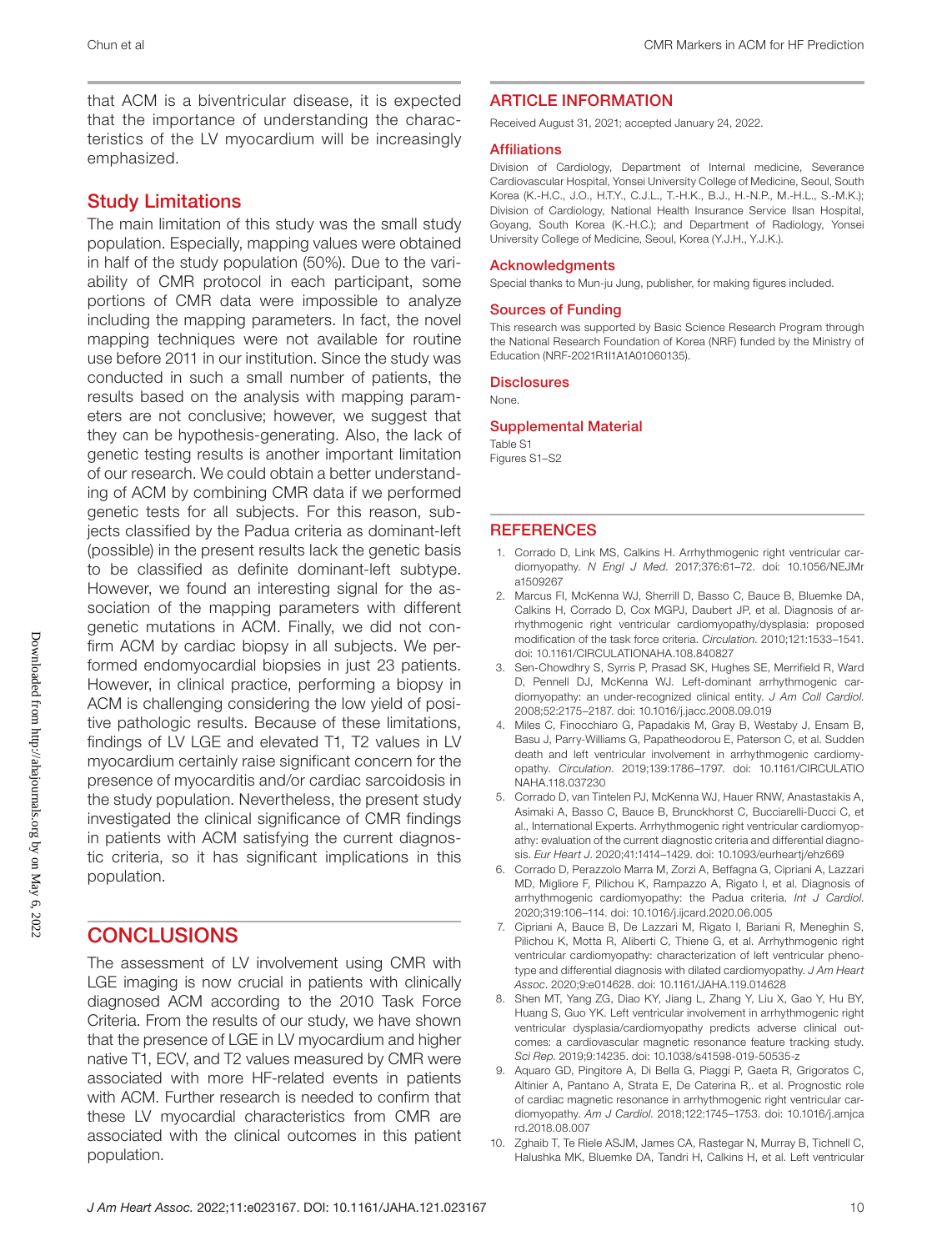fibro-fatty replacement in arrhythmogenic right ventricular dysplasia/ cardiomyopathy: prevalence, patterns, and association with arrhythmias. *J Cardiovasc Magn Reson*. 2021;23:58. doi: [10.1186/s12968-020-](https://doi.org/10.1186/s12968-020-00702-3) [00702-3](https://doi.org/10.1186/s12968-020-00702-3)

- 11. Hulot JS, Jouven X, Empana JP, Frank R, Fontaine G. Natural history and risk stratification of arrhythmogenic right ventricular dysplasia/ cardiomyopathy. *Circulation*. 2004;110:1879–1884. doi: [10.1161/01.](https://doi.org/10.1161/01.CIR.0000143375.93288.82) [CIR.0000143375.93288.82](https://doi.org/10.1161/01.CIR.0000143375.93288.82)
- 12. Gilotra NA, Bhonsale A, James CA, te Riele ASJ, Murray B, Tichnell C, Sawant A, Ong CS, Judge DP, Russell SD, et al. Heart failure is common and under-recognized in patients with arrhythmogenic right ventricular cardiomyopathy/dysplasia. *Circ Heart Fail*. 2017;10:e003819. doi: [10.1161/CIRCHEARTFAILURE.116.003819](https://doi.org/10.1161/CIRCHEARTFAILURE.116.003819)
- 13. di Gioia CR, Giordano C, Cerbelli B, Pisano A, Perli E, De Dominicis E, Poscolieri B, Palmieri V, Ciallella C, Zeppilli P, et al. Nonischemic left ventricular scar and cardiac sudden death in the young. *Hum Pathol*. 2016;58:78–89. doi: [10.1016/j.humpath.2016.08.004](https://doi.org/10.1016/j.humpath.2016.08.004)
- 14. Zorzi A, Perazzolo Marra M, Rigato I, De Lazzari M, Susana A, Niero A, Pilichou K, Migliore F, Rizzo S, Giorgi B, et al. Nonischemic left ventricular scar as a substrate of life-threatening ventricular arrhythmias and sudden cardiac death in competitive athletes. *Circ Arrhythm Electrophysiol*. 2016;9:e004229. doi: [10.1161/CIRCEP.116.004229](https://doi.org/10.1161/CIRCEP.116.004229)
- 15. Bourfiss M, Prakken NHJ, van der Heijden JF, Kamel I, Zimmerman SL, Asselbergs FW, Leiner T, Velthuis BK, Te Riele A. Diagnostic value of native T1 mapping in arrhythmogenic right ventricular cardiomyopathy. *JACC Cardiovasc Imaging*. 2019;12:1580–1582. doi: [10.1016/j.](https://doi.org/10.1016/j.jcmg.2019.01.023) [jcmg.2019.01.023](https://doi.org/10.1016/j.jcmg.2019.01.023)
- 16. Hong YJ, Park CH, Kim YJ, Hur J, Lee H-J, Hong SR, Suh YJ, Greiser A, Paek MY, Choi BW, et al. Extracellular volume fraction in dilated cardiomyopathy patients without obvious late gadolinium enhancement: comparison with healthy control subjects. *Int J Cardiovasc Imaging*. 2015;31:115–122. doi: [10.1007/s10554-015-0595-0](https://doi.org/10.1007/s10554-015-0595-0)
- 17. Aquaro GD, Nucifora G, Pederzoli L, Strata E, De Marchi D, Todiere G, Andrea B, Pingitore A, Lombardi M. Fat in left ventricular myocardium assessed by steady-state free precession pulse sequences. *Int J Cardiovasc Imaging*. 2012;28:813–821. doi: [10.1007/s10554-011-9886-2](https://doi.org/10.1007/s10554-011-9886-2)
- 18. Aquaro GD, Todiere G, Strata E, Barison A, Di Bella G, Lombardi M. Usefulness of India ink artifact in steady-state free precession pulse sequences for detection and quantification of intramyocardial fat. *J Magn Reson Imaging*. 2014;40:126–132. doi: [10.1002/jmri.24335](https://doi.org/10.1002/jmri.24335)
- 19. Yancy CW, Jessup M, Bozkurt B, Butler J, Casey DE, Colvin MM, Drazner MH, Filippatos GS, Fonarow GC, Givertz MM, et al. 2017 ACC/AHA/HFSA focused update of the 2013 ACCF/AHA guideline for the management of heart failure: a report of the American College of Cardiology/American Heart Association Task Force on Clinical Practice Guidelines and the Heart Failure Society of America. *Circulation*. 2017;136:e137–e161. doi: [10.1161/CIR.0000000000000509](https://doi.org/10.1161/CIR.0000000000000509)
- 20. Hershberger RE, Givertz MM, Ho CY, Judge DP, Kantor PF, McBride KL, Morales A, Taylor MRG, Vatta M, Ware SM, et al. Genetic evaluation of cardiomyopathy: a clinical practice resource of the American College of Medical Genetics and Genomics (ACMG). *Genet Med*. 2018;20:899– 909. doi: [10.1038/s41436-018-0039-z](https://doi.org/10.1038/s41436-018-0039-z)
- 21. Aquaro GD, De Luca A, Cappelletto C, Raimondi F, Bianco F, Botto N, Lesizza P, Grigoratos C, Minati M, Dell'Omodarme M, et al. Prognostic value of magnetic resonance phenotype in patients with arrhythmogenic right ventricular cardiomyopathy. *J Am Coll Cardiol*. 2020;75:2753– 2765. doi: [10.1016/j.jacc.2020.04.023](https://doi.org/10.1016/j.jacc.2020.04.023)
- 22. Wang W, Murray B, Tichnell C, Gilotra NA, Zimmerman SL, Gasperetti A, Scheel P, Tandri H, Calkins H, James CA. Clinical characteristics and risk stratification of desmoplakin cardiomyopathy. *Europace*. 2021. doi: [10.1093/europace/euab183](https://doi.org/10.1093/europace/euab183)
- 23. Everett RJ, Stirrat CG, Semple SI, Newby DE, Dweck MR, Mirsadraee S. Assessment of myocardial fibrosis with T1 mapping MRI. *Clin Radiol*. 2016;71:768–778. doi: [10.1016/j.crad.2016.02.013](https://doi.org/10.1016/j.crad.2016.02.013)
- 24. Moon JC, Messroghli DR, Kellman P, Piechnik SK, Robson MD, Ugander M, Gatehouse PD, Arai AE, Friedrich MG, Neubauer S, et al, Society for Cardiovascular Magnetic Resonance I, Cardiovascular Magnetic Resonance Working Group of the European Society of C. Myocardial T1 mapping and extracellular volume quantification: a Society for Cardiovascular Magnetic Resonance (SCMR) and CMR Working Group of the European Society of Cardiology consensus statement. *J Cardiovasc Magn Reson*. 2013;15:92. doi: [10.1186/1532-429X-15-92](https://doi.org/10.1186/1532-429X-15-92)
- 25. Haaf P, Garg P, Messroghli DR, Broadbent DA, Greenwood JP, Plein S. Cardiac T1 mapping and extracellular volume (ECV) in clinical practice: a comprehensive review. *J Cardiovasc Magn Reson*. 2016;18:89. doi: [10.1186/s12968-016-0308-4](https://doi.org/10.1186/s12968-016-0308-4)
- 26. Montant P, Sigovan M, Revel D, Douek P. MR imaging assessment of myocardial edema with T2 mapping. *Diagn Interv Imaging*. 2015;96:885–890. doi: [10.1016/j.diii.2014.07.008](https://doi.org/10.1016/j.diii.2014.07.008)
- 27. Verhaert D, Thavendiranathan P, Giri S, Mihai G, Rajagopalan S, Simonetti OP, Raman SV. Direct T2 quantification of myocardial edema in acute ischemic injury. *JACC Cardiovasc Imaging*. 2011;4:269–278. doi: [10.1016/j.jcmg.2010.09.023](https://doi.org/10.1016/j.jcmg.2010.09.023)
- 28. Thavendiranathan P, Walls M, Giri S, Verhaert D, Rajagopalan S, Moore S, Simonetti OP, Raman SV. Improved detection of myocardial involvement in acute inflammatory cardiomyopathies using T2 mapping. *Circ Cardiovasc Imaging*. 2012;5:102–110. doi: [10.1161/CIRCI](https://doi.org/10.1161/CIRCIMAGING.111.967836) [MAGING.111.967836](https://doi.org/10.1161/CIRCIMAGING.111.967836)
- 29. Campuzano O, Alcalde M, Iglesias A, Barahona-Dussault C, Sarquella-Brugada G, Benito B, Arzamendi D, Flores J, Leung TK, Talajic M, et al. Arrhythmogenic right ventricular cardiomyopathy: severe structural alterations are associated with inflammation. *J Clin Pathol*. 2012;65:1077– 1083. doi: [10.1136/jclinpath-2012-201022](https://doi.org/10.1136/jclinpath-2012-201022)
- 30. Smith ED, Lakdawala NK, Papoutsidakis N, Aubert G, Mazzanti A, McCanta AC, Agarwal PP, Arscott P, Dellefave-Castillo LM, Vorovich EE, et al. Desmoplakin cardiomyopathy, a fibrotic and inflammatory form of cardiomyopathy distinct from typical dilated or arrhythmogenic right ventricular cardiomyopathy. *Circulation*. 2020;141:1872–1884. doi: [10.1161/CIRCULATIONAHA.119.044934](https://doi.org/10.1161/CIRCULATIONAHA.119.044934)
- 31. Christensen AH, Platonov PG, Jensen HK, Chivulescu M, Svensson A, Dahlberg P, Madsen T, Frederiksen TC, Heliö T, Lie ØH, et al. Genotype-phenotype correlation in arrhythmogenic right ventricular cardiomyopathy-risk of arrhythmias and heart failure. *J Med Genet*. 2021. doi: [10.1136/jmedgenet-2021-107911](https://doi.org/10.1136/jmedgenet-2021-107911)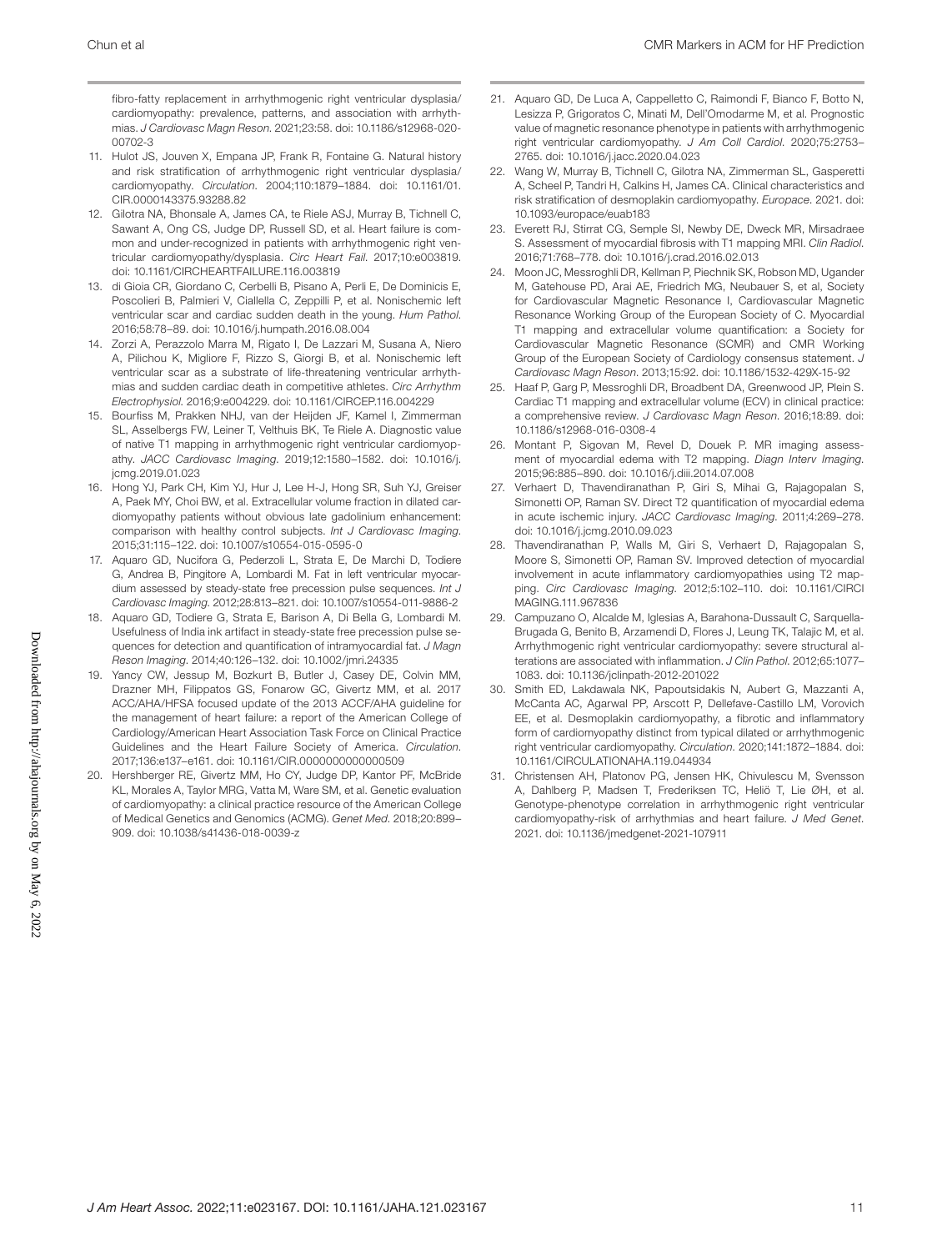# **SUPPLEMENTAL MATERIAL**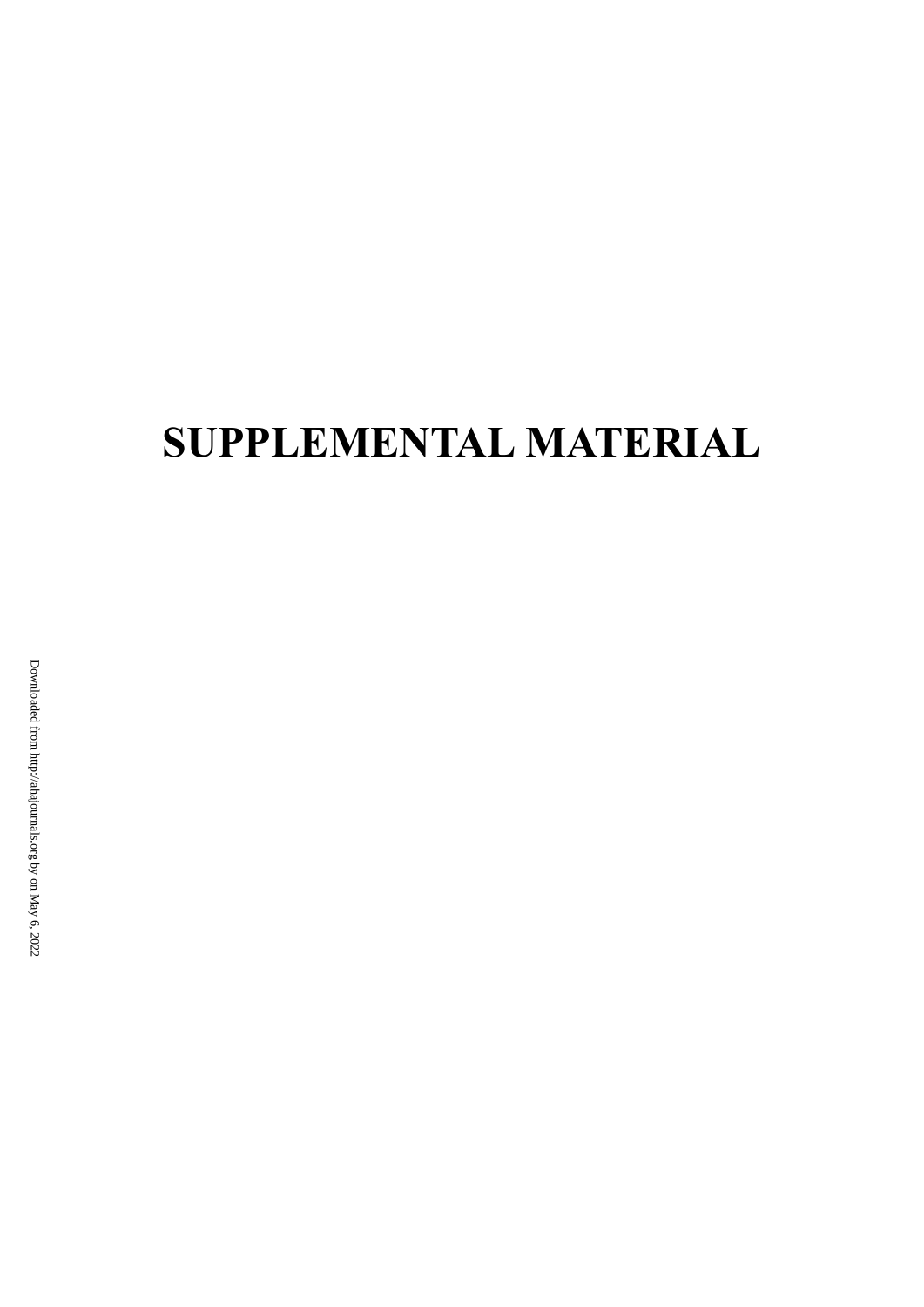| Age/sex  | <b>Variant</b>            | Padua criteria | <b>LGE</b><br><b>RV/LV</b> | <b>Native T1</b><br>(ms) | T <sub>2</sub><br>(ms) | <b>ECV</b><br>$(\%)$ |
|----------|---------------------------|----------------|----------------------------|--------------------------|------------------------|----------------------|
| 29/ Male | PKP2(P)                   | <b>RV</b>      | $-/-$                      | 1216.9                   | 24.5                   | 50.6                 |
| 30/Male  | $PKP2$ (LP),<br>BAG3 (LP) | <b>RV</b>      | $+/-$                      | 1342                     | 30.3                   | 49.7                 |
| 72/Male  | DSP(P)                    | Biventricular  | $+/+$                      | 1435.6                   | 42.1                   | 57.9                 |
| 52/Male  | TMEM43 (LP)               | Biventricular  | $+/+$                      | 1357                     | 38.9                   | 52.8                 |

**Table S1. Gene analysis, ACMG classification and mapping values of genetic ACM patients.**

ACM, arrhythmogenic cardiomyopathy; ACMG, American College of Medical Genetics and Genomics guideline; BAG3, Bcl2-associated athanogene 3; DSP, desmoplakin; ECV, extracellular volume fraction; LGE, late gadolinium enhancement; LP, likely pathogenic; LV, left ventricle; P, pathogenic; PKP2, plakophilin-2; RV, right ventricle; TMEM43, transmembrane Protein 43.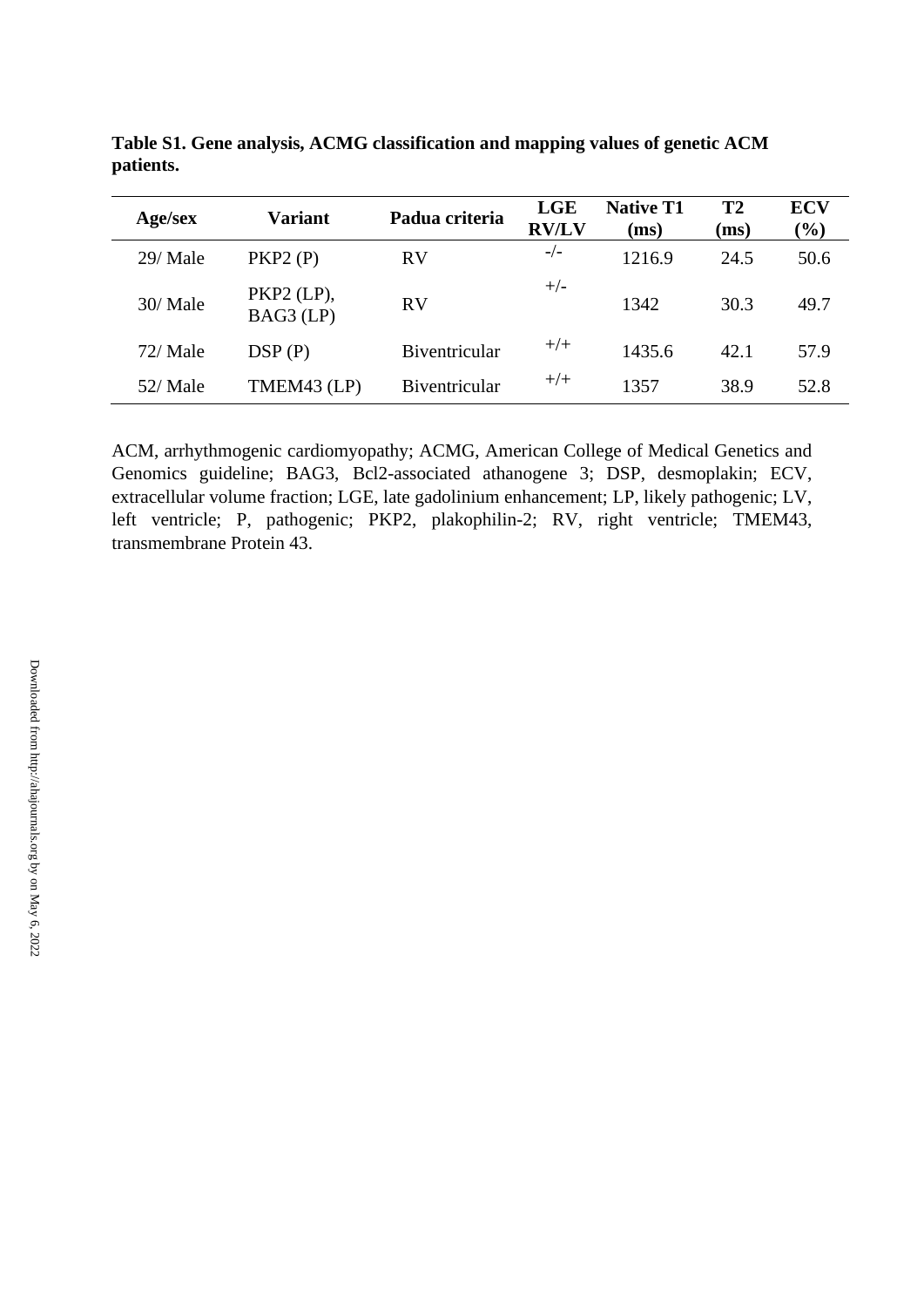

**Figure S1. Survival Curves for heart failure-related events categorized by LGE, native T1, T2, and ECV in addition to CMR LVEF.**

Kaplan-Meier survival curves for heart failure-related events according to LV late gadolinium enhancement (LGE) (A), native T1 (B), T2 (C), and ECV (D) in addition to CMR LVEF ( $>40$ or  $\leq 40\%$ ).

ECV, extracellular volume; CMR, cardiac magnetic resonance; LV, left ventricle; EF, ejection fraction.